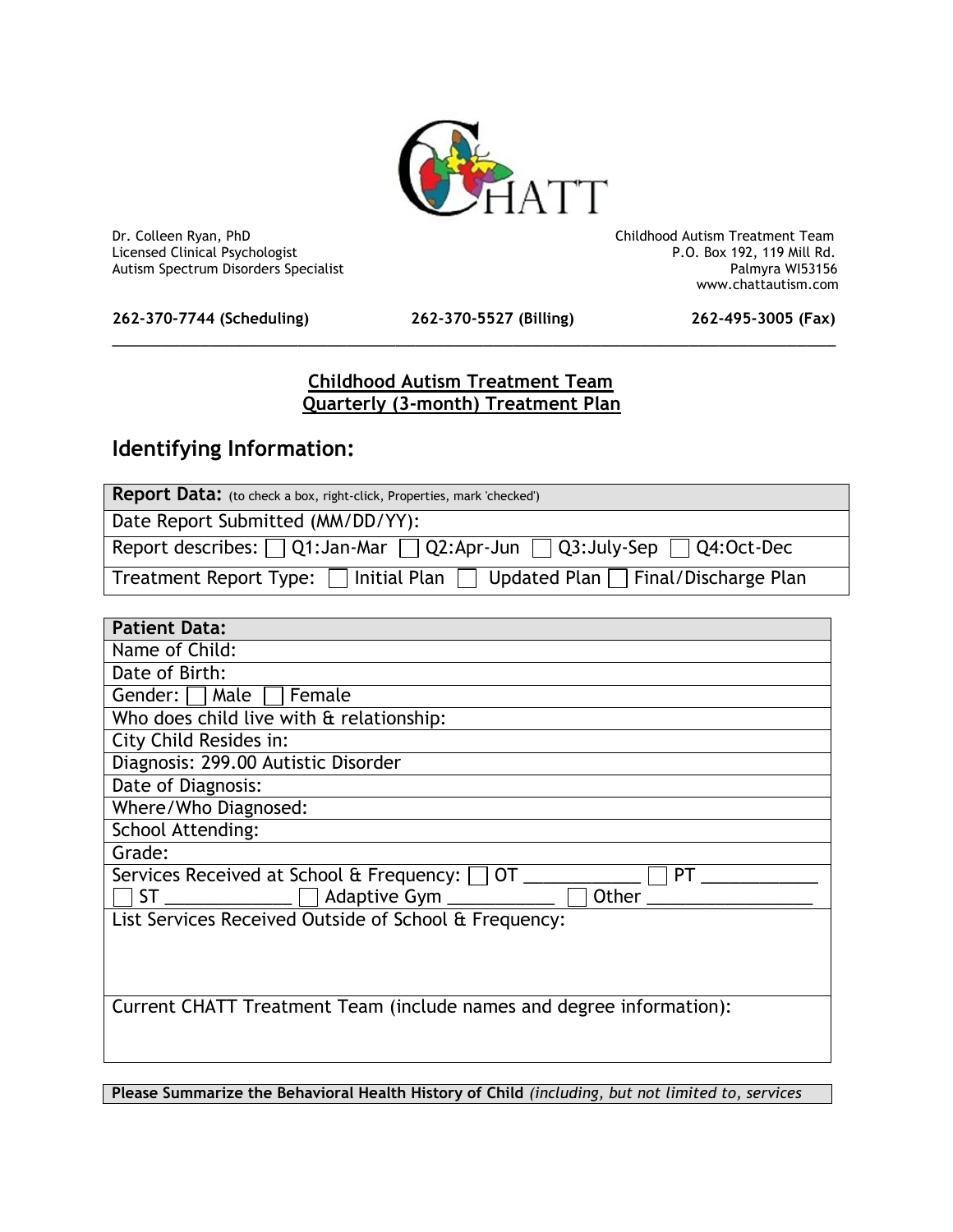*child received before ABA, any behavioral intervention from hospitals/outpatient providers; please include dates of service):*

**Please Summarize the Medical Health History of Child** *(including, but not limited to, pregnancy health information, any significant medical issues the child has had, and all medication- including start date & currently dosage- the child is currently taking*):

**Identifying Information:** *Provide a brief narrative summary of initial identifying information and assessment history (initial treatment plan), including current treatment goals:*

**Ongoing Progress:** *Please provide a brief summary of the child's progress over the past 3 months of therapy:*

**Report Data:**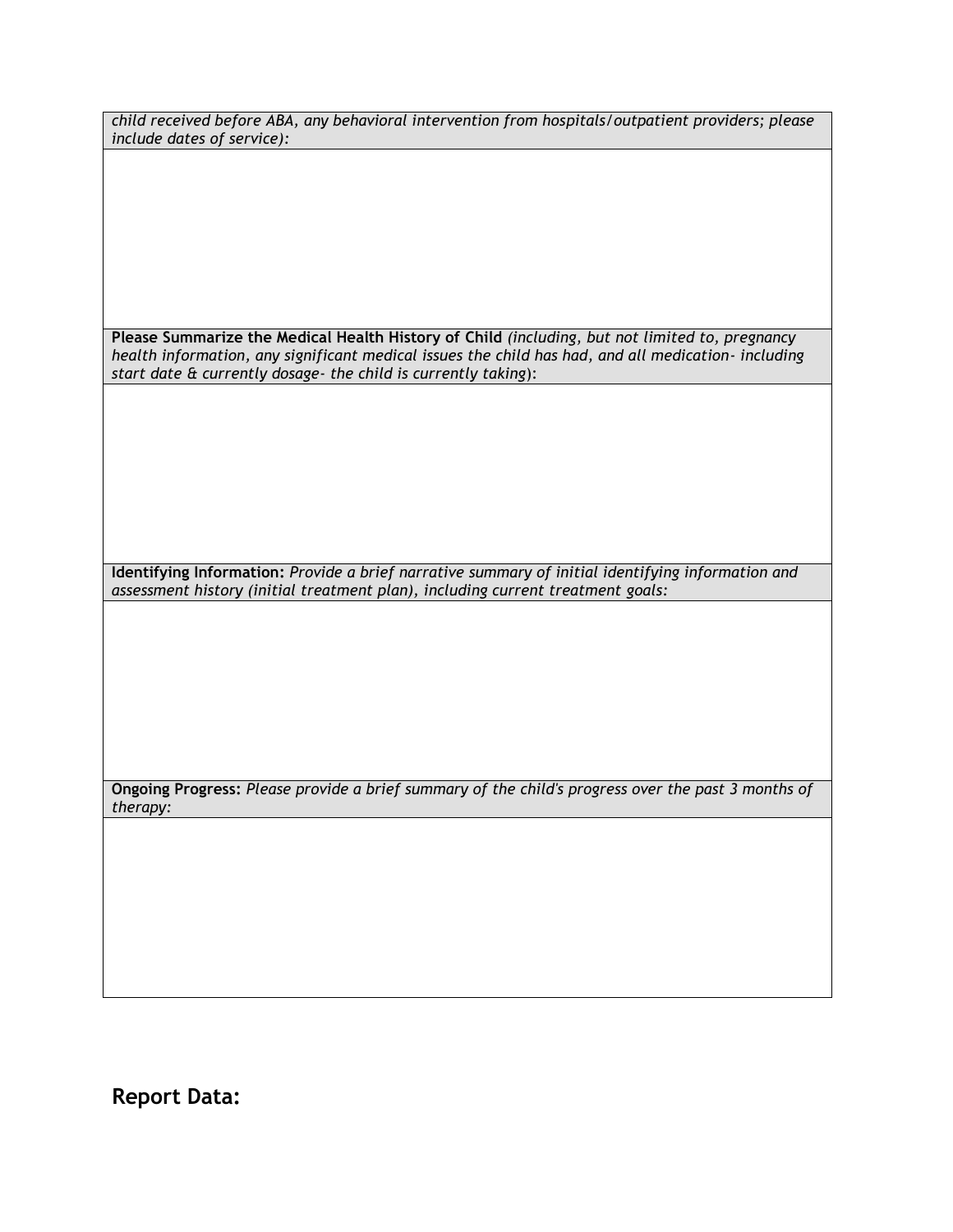| evidence that supports that conclusion.                                                                                                                       | Description of Problem #1: Provide a description of the struggle or skill deficit and any observational                                                                                                                                                                                                                   |                                                                   |
|---------------------------------------------------------------------------------------------------------------------------------------------------------------|---------------------------------------------------------------------------------------------------------------------------------------------------------------------------------------------------------------------------------------------------------------------------------------------------------------------------|-------------------------------------------------------------------|
|                                                                                                                                                               |                                                                                                                                                                                                                                                                                                                           |                                                                   |
| <b>Goal Description:</b>                                                                                                                                      | <b>Methods:</b>                                                                                                                                                                                                                                                                                                           | <b>Target Date:</b>                                               |
| List the specific goal the team is targeting.<br>(Provide goals that are specific, measurable,<br>achievable and targeted at the problem<br>described above.) | List the specific programs implemented to<br>address goal & current baseline<br>understanding:<br>(List the program method used to achieve your<br>goal, date program was started, or current<br>baseline/level of understanding-obtained<br>through adding all percentages and dividing by<br>the number of items added) | <b>Projected Date</b><br>of Mastery or<br>Reassessment<br>(MM/YY) |
| (1)                                                                                                                                                           |                                                                                                                                                                                                                                                                                                                           |                                                                   |
|                                                                                                                                                               |                                                                                                                                                                                                                                                                                                                           |                                                                   |
| (2)                                                                                                                                                           |                                                                                                                                                                                                                                                                                                                           |                                                                   |
|                                                                                                                                                               |                                                                                                                                                                                                                                                                                                                           |                                                                   |
| (3)                                                                                                                                                           |                                                                                                                                                                                                                                                                                                                           |                                                                   |
|                                                                                                                                                               |                                                                                                                                                                                                                                                                                                                           |                                                                   |
|                                                                                                                                                               |                                                                                                                                                                                                                                                                                                                           |                                                                   |

**Description of Problem #2:** *Provide a description of the struggle or skill deficit and any observational evidence that supports that conclusion.*

| <b>Goal Description:</b>                                                                                                                                      | Methods:                                                                                                                                                                                                                                                                                                                  | <b>Target Date:</b>                                               |
|---------------------------------------------------------------------------------------------------------------------------------------------------------------|---------------------------------------------------------------------------------------------------------------------------------------------------------------------------------------------------------------------------------------------------------------------------------------------------------------------------|-------------------------------------------------------------------|
| List the specific goal the team is targeting.<br>(Provide goals that are specific, measurable,<br>achievable and targeted at the problem<br>described above.) | List the specific programs implemented to<br>address goal & current baseline<br>understanding:<br>(List the program method used to achieve your<br>goal, date program was started, or current<br>baseline/level of understanding-obtained<br>through adding all percentages and dividing by<br>the number of items added) | <b>Projected Date</b><br>of Mastery or<br>Reassessment<br>(MM/YY) |
| (1)                                                                                                                                                           |                                                                                                                                                                                                                                                                                                                           |                                                                   |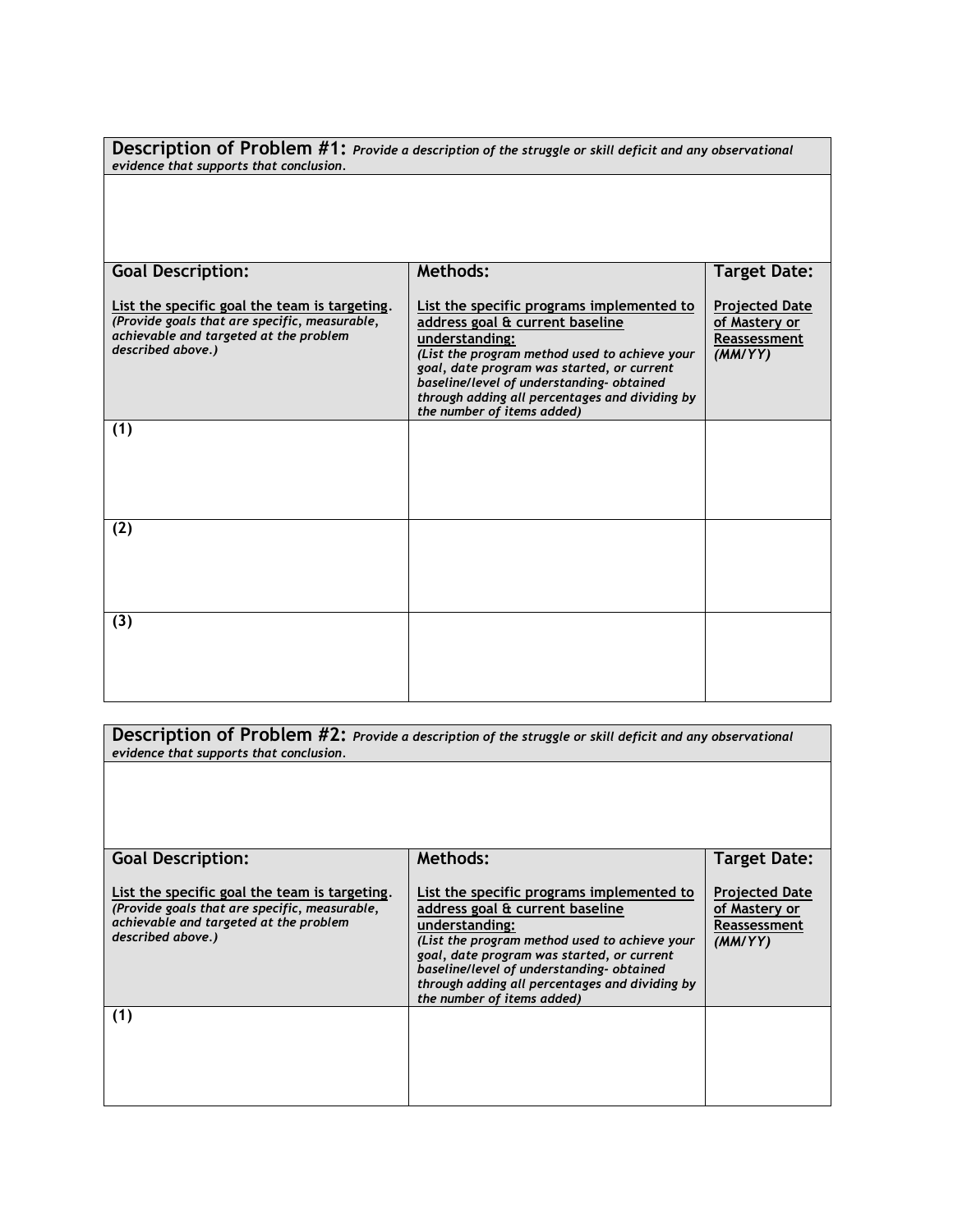| (2) |  |
|-----|--|
|     |  |
|     |  |
| (3) |  |
|     |  |
|     |  |
|     |  |

| evidence that supports that conclusion.                                                                                                                       | Description of Problem #3: Provide a description of the struggle or skill deficit and any observational                                                                                                                                                                                                                   |                                                                   |
|---------------------------------------------------------------------------------------------------------------------------------------------------------------|---------------------------------------------------------------------------------------------------------------------------------------------------------------------------------------------------------------------------------------------------------------------------------------------------------------------------|-------------------------------------------------------------------|
|                                                                                                                                                               |                                                                                                                                                                                                                                                                                                                           |                                                                   |
| <b>Goal Description:</b>                                                                                                                                      | <b>Methods:</b>                                                                                                                                                                                                                                                                                                           | <b>Target Date:</b>                                               |
| List the specific goal the team is targeting.<br>(Provide goals that are specific, measurable,<br>achievable and targeted at the problem<br>described above.) | List the specific programs implemented to<br>address goal & current baseline<br>understanding:<br>(List the program method used to achieve your<br>goal, date program was started, or current<br>baseline/level of understanding-obtained<br>through adding all percentages and dividing by<br>the number of items added) | <b>Projected Date</b><br>of Mastery or<br>Reassessment<br>(MMYYY) |
| (1)                                                                                                                                                           |                                                                                                                                                                                                                                                                                                                           |                                                                   |
| (2)                                                                                                                                                           |                                                                                                                                                                                                                                                                                                                           |                                                                   |
| (3)                                                                                                                                                           |                                                                                                                                                                                                                                                                                                                           |                                                                   |

## **Transition and Crisis Information:**

| Names and phone numbers     | XXXXX Police Department - (xxx) xxx-xxxx                                |
|-----------------------------|-------------------------------------------------------------------------|
| of contacts that can assist | XXXXX Memorial Hospital - (xxx) xxx-xxxx                                |
| member in resolving crisis  | XXXXX County Crisis Intervention - (xxx) xxx-xxxx                       |
| Transition plans to school- | Services are provided in conjunction with school. Provider will consult |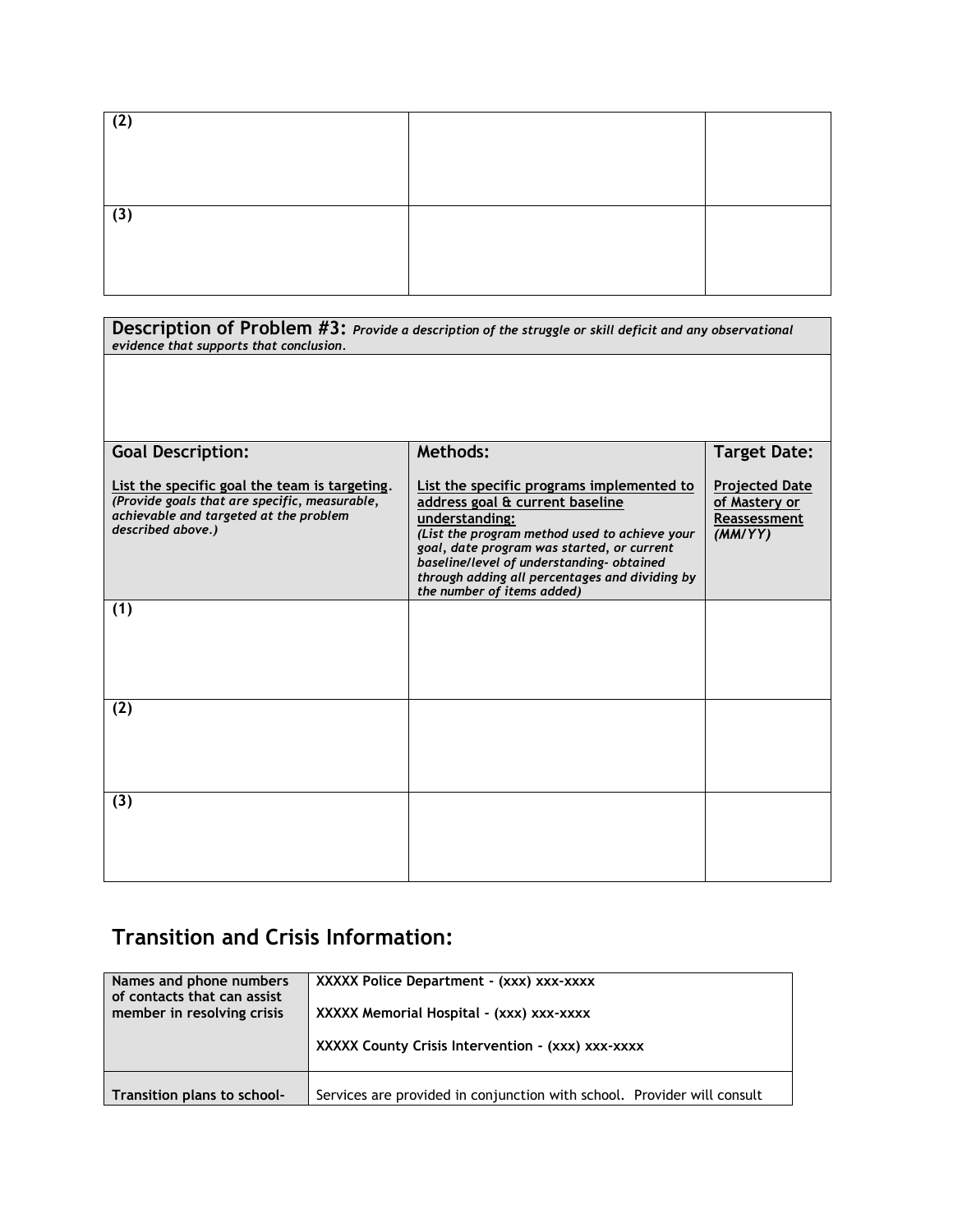| based services or least<br>restrictive environment, if<br>applicable      | with school to ensure appropriate coordination of services.                                                                                                                                    |
|---------------------------------------------------------------------------|------------------------------------------------------------------------------------------------------------------------------------------------------------------------------------------------|
| Discharge criteria                                                        | XXXXX will be discharged when she no longer meets the diagnostic<br>criteria for autism spectrum disorder or is not making progress toward<br>meeting her goals.                               |
| Individualized steps for the<br>prevention and/or<br>resolution of crisis | 1. Assess potential triggers for crisis via interviews with parents and other<br>relevant personal.<br>2. Identify behavioral strategies that have been effective in resolving past<br>crises. |
|                                                                           | 3. If behavioral crisis is likely, create behavioral plan based on<br>assessment of individual.                                                                                                |
|                                                                           | 4. Where applicable, apply reinforcement of behaviors inconsistent with<br>crisis activity.                                                                                                    |
|                                                                           | 5. Implement crisis intervention strategies as detailed in behavioral plan.                                                                                                                    |
|                                                                           | 6. Provide for safety of client and staff by removing opportunities for<br>immediate physical harm to client or others.                                                                        |
|                                                                           | 7. If potential for harm cannot be removed, contact crisis numbers<br>specific to client locality (local police department or hospital).                                                       |
| Active steps or self-help<br>methods to prevent, de-                      | 1. Assess potential triggers for crisis via interviews with parents and other<br>relevant personal.                                                                                            |
| escalate, or defuse crisis                                                | 2. Identify behavioral strategies that have been effective in resolving past<br>crises.                                                                                                        |
|                                                                           | 3. If behavioral crisis is likely, create behavioral plan based on<br>assessment of individual.                                                                                                |
|                                                                           | 4. Where applicable, apply reinforcement of behaviors inconsistent with<br>crisis activity.                                                                                                    |
|                                                                           | 5. Implement crisis intervention strategies as detailed in behavioral plan.                                                                                                                    |
|                                                                           | 6. Provide for safety of client and staff by removing opportunities for<br>immediate physical harm to client or others.                                                                        |
|                                                                           | 7. If potential for harm cannot be removed, contact crisis numbers<br>specific to client locality (local police department or hospital).                                                       |

## **Review and Signoff:**

|  | Treatment Provider: Childhood Autism Treatment Team |
|--|-----------------------------------------------------|
|--|-----------------------------------------------------|

**Submitted By:**\_\_\_\_\_\_\_\_\_\_\_\_\_\_\_\_\_\_\_\_\_\_\_\_\_\_\_\_\_\_\_\_\_\_\_\_\_\_\_\_\_\_\_\_\_\_\_\_\_\_\_\_\_\_\_\_\_\_